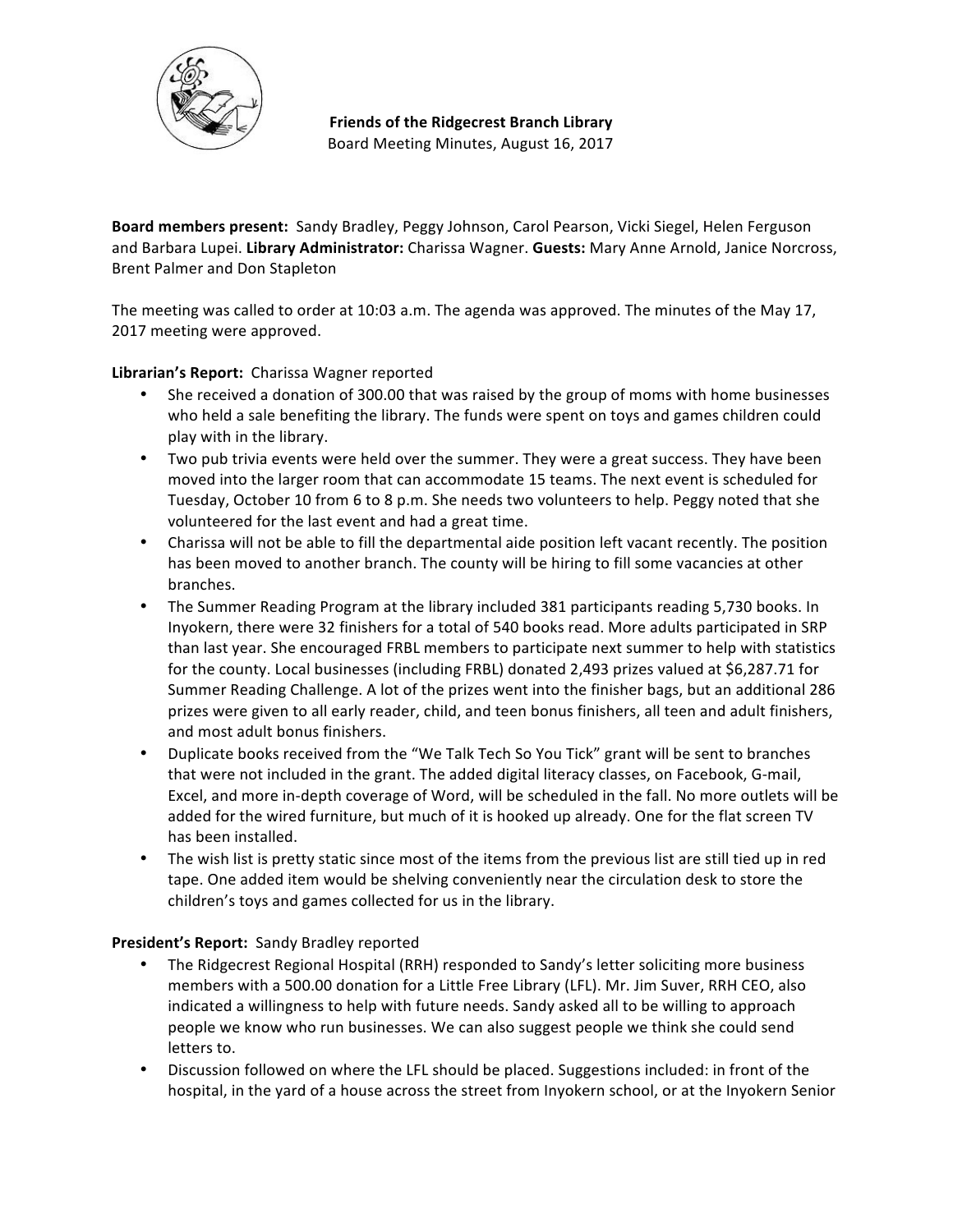Center. The senior center is located in a residential area and the LFL will be stocked with books for all ages. The decision was made to talk to administrators of the senior center and to the Inyokern Chamber of Commerce.

• The FRBL was awarded a Molina Grant, which supports health through literacy. They provided 598 books. We paid shipping fees of about 250.00, so the books cost less than 50 cents each. Sandy found that their list of titles was limited so we had to take many duplicates. These books were given out to SRP participants and will be good for LFLs. However, she did not feel that it was worth applying for again.

# **Treasurer's Report:** Helen Ferguson reported

- She distributed copies of the financial status reports for May through July 2017. A discrepancy among the total balances was noticed and Helen will look for the error.
- She also announced her need to resign from the Treasurer position. She will continue to serve until she is replaced or November 1, 2017, whichever comes first.
- Peggy shared the sales room report. Money collected by FRBL volunteers in May, 441.45; in June, 572.50; and in July, 488.80. This does not include funds collected from the boxes.

# **Vice-President, Book Sales Report: (vacant position) Janice Norcross reported**

- The SSUSD has approved use of the annex for the big sale in September.
- Barbara shared a draft of the flyer, both full page and half page. She asked Charissa if she would like bookmarks as well, and she said yes. She particularly likes handouts for the Community Yard Sale. Barbara will have copies made and let all know when she has posted them in the FRBL box in the library.
- Sandy remarked that she and Barbara are handling publicity for this sale.

# **Vice-President, Membership Report:** Carol Pearson reported

• Since our last meeting there has been 4 new member plus 17 renewals.

**Newsletter:** Deadline for next newsletter – October 27, 2017.

# **Old Business:**

- Peggy showed a new option for women's t-shirts that have a v-neck. The fabric is similar to the t-shirts we already offer and they come in a nice dark purple color. They are not made in the USA but will be purchased through a local business. Peggy is willing to order these.
- The last order of t-shirts received was a mixture of shirts ordered from two providers. The sizing on the shirts is thus not consistent in the small children's shirts. They also gave us a new shade of orange that is much brighter than the shade we traditionally purchase.

# **New Business:**

- Charissa will have a booth for the library at the Community Yard Sale on September 16. She will pass out info on the book sale and FRBL brochures.
- The Veteran's Stand Down is on September 22. It was suggested that Roy Parris and Dick Loper might represent the Friends at this event since they are veterans.
- Brent Palmer is championing the Cupcake Wars event, which will take place during the September 30 book sale. He posted a flyer on Facebook to see if there was any interest and had 80 responses about participating. The Friends will not be selling cupcakes, though participants may. His plan is to collect 3.00 per voter who will sample the tastings. There will also be VIP